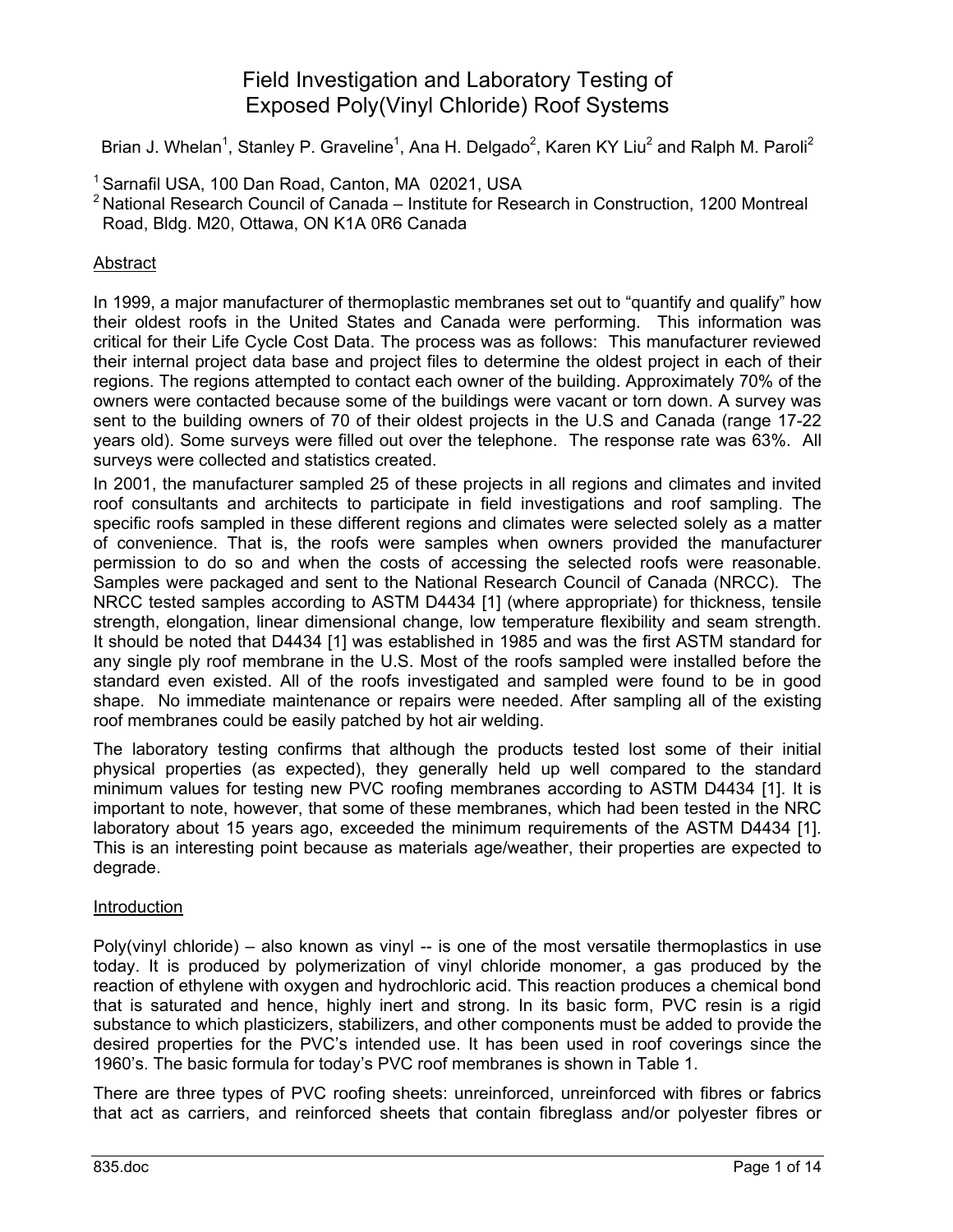fabrics. Reinforcements may be composed of woven polyester or woven or unwoven glass fibers. Polyester reinforcement is used to increase the membrane's resistance to tearing in the wind. Polyester reinforcement is used mainly for sheets that are going to be fastened mechanically, while fibreglass reinforcements are used for adhered systems. Fibreglass reinforcement is used mainly for dimensional stability. The carrier facilitates manufacturing and may add to the dimensional stability of the sheet. Reinforcement provides tensile and other properties. Generally, unreinforced sheets are produced by calendering or extrusion. Reinforced sheets can be produced by laminating two plies of unreinforced sheet with a layer of reinforcement between them or by a coating process.

| Ingredients                     | % by Mass   | <b>Function</b>                                                    |
|---------------------------------|-------------|--------------------------------------------------------------------|
| PVC resin                       | $50 - 55$   | Basic material (powder or granular)                                |
| Plasticizers                    | $25 - 35$   | Impart flexibility                                                 |
| Inorganic solids                | $5 - 10$    | Increase dimensional stability and<br>mechanical properties        |
| Pigments                        | $0.5 - 1.0$ | Provide color and UV stability to the<br>PVC compound              |
| Processing oils<br>and biocides | $0.5 - 1.0$ | Improve processing and resistance to<br>biological attack          |
| <b>Stabilizers</b>              | $2 - 3$     | Provide resistance to heat and light<br>during manufacture and use |

| Table 1 |  | Typical composition of a generic PVC roofing membrane. |
|---------|--|--------------------------------------------------------|
|         |  |                                                        |

Note: Based on technical notes and some related patent specifications

One main advantage of PVC sheets is that the entire roof membrane can be joined by welding the joints with solvent or with air heated to 425 °C. This membrane can also be welded to metal flashing that has been factory-coated with PVC. The result is a continuous roofing assembly. PVC sheets remain flexible at temperatures as low as -40 °C. They are ideal for re-roof and repairs, because of their high permeability. Moreover, white reflective vinyl membranes contribute to reducing urban heat island effects, can be produced in a wide spectrum of colors to meet desired aesthetic features of building, have high resistance to puncture and impact and have excellent resistance to flame exposure and subsequent fire propagation.

Loss of plasticizers has been a concern with certain PVC roofing products [2, 3], as it caused embrittlement in the PVC sheets. This can be controlled by using high molecular weight plasticizers that have less of a tendency to volatilize or migrate out of PVC resin. Certain PVC roofing membranes utilizing a very stable formulation have over 40 years experience in Europe and close to 25 years throughout North America. Moreover, today all sheets are reinforced so that in case of cracking of the membrane, a local repair should suffice.

Vinyl roofing membranes should meet ASTM D4434 [1] or CAN/CGSB 37.54 recognized North American standards. PVC sheets have good resistance to industrial pollutants, bacterial growth and extreme weather conditions. Minor damage to the sheet during installation or in-service can be easily repaired by patching the hole using heat or solvent. PVC is incompatible with bituminous materials therefore care must be taken to avoid direct contact with asphalt.

## **Objectives**

Physical properties of all roof systems change with age and outdoor exposure. The change in physical properties of a roof membrane may be a result of many factors. A few factors that may affect the physical properties of a vinyl membrane include chemical formulation stability, thickness of the polymer, reinforcement, method of manufacturing, geographic location, heat and ultra violet radiation exposure, other products used in conjunction with the membrane and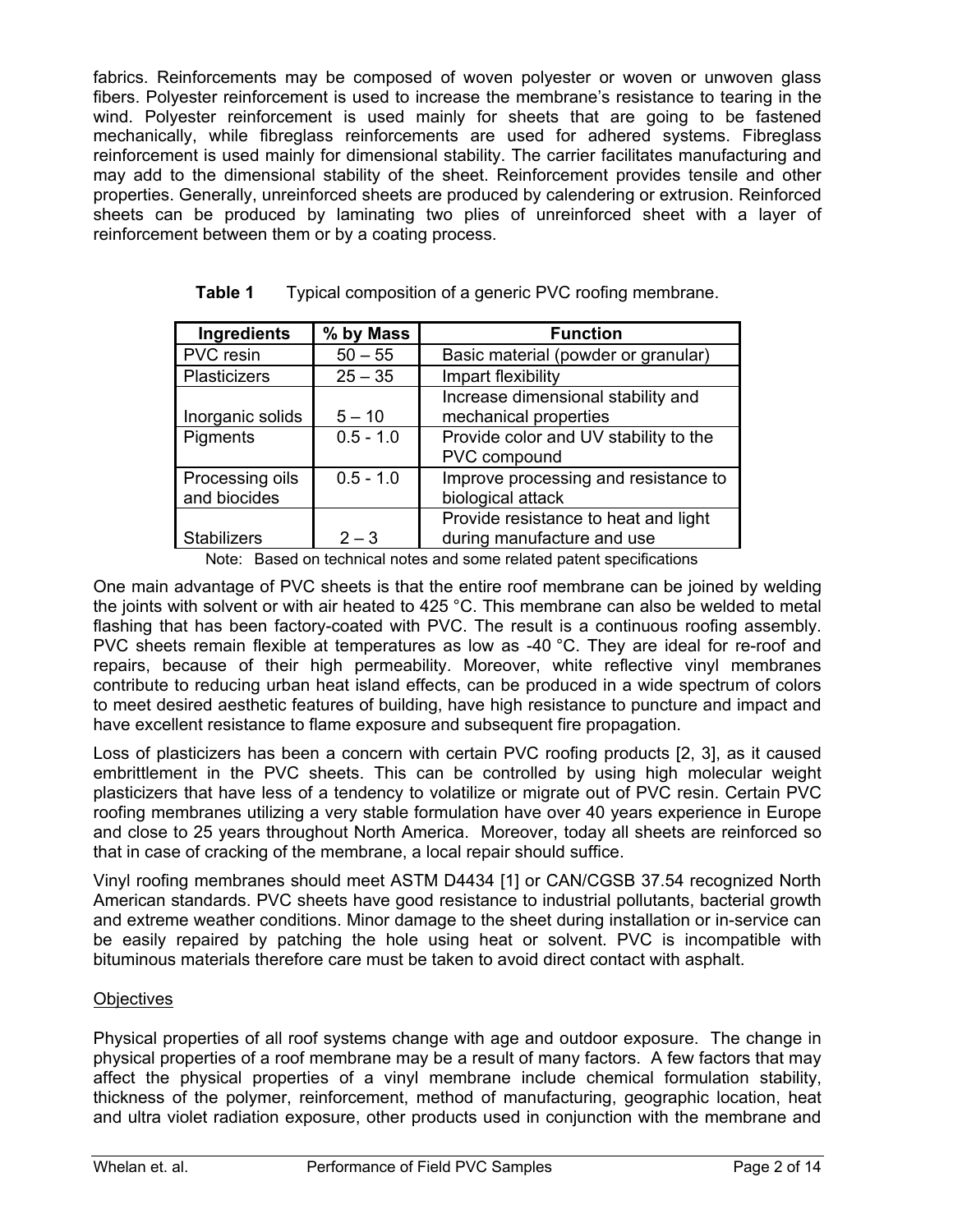roof slope. The purpose of this investigation is to study the performance and physical properties of reinforced PVC membranes throughout North America. This information is critical for true life cycle costing and analysis.

## Methodology

In 1999, a major manufacturer of thermoplastic membranes set out to "quantify and qualify" how their oldest roofs in the United States and Canada were performing. This information was critical for their Life Cycle Cost Data. The process was as follows: This manufacturer reviewed their internal project data base and project files to determine the oldest project in each of their regions. The regions attempted to contact each owner of the building. Approximately 70% of the owners were contacted because some of the buildings were vacant or torn down. A survey was sent to the building owners of 70 of their oldest projects in the U.S and Canada (range 17-22 years old). Some surveys were filled out over the telephone. The response rate was 63%. All surveys were collected and statistics created.

In 2001, the manufacturer sampled 25 of these projects in all regions and climates and invited roof consultants and architects to participate in field investigations and roof sampling. The specific roofs sampled in these different regions and climates were selected solely as a matter of convenience. That is, the roofs were samples when owners provided the manufacturer permission to do so and when the costs of accessing the selected roofs were reasonable. Samples were packaged and sent to the National Research Council of Canada (NRCC). The NRCC tested samples according to ASTM D4434 [1] (where appropriate) for thickness, tensile strength, elongation, linear dimensional change, low temperature flexibility and seam strength. It should be noted that D4434 [1] was established in 1985 and was the first ASTM standard for any single ply roof membrane in the U.S. Most of the roofs sampled were installed before the standard even existed. All of the roofs investigated and sampled were found to be in good shape. No immediate maintenance or repairs were needed. After sampling all of the existing roof membranes could be easily patched by hot air welding.

## Thickness Measurements

The material adhered on the G-designated samples were removed by either peeling slowly by hand or scraping carefully using a brass putty knife. Care was taken during the material removal to minimize any damage to the samples. *(Note: For definitions regarding Type and Grade please refer to Reference 1.)*

- 1. The thickness of the fibreglass-reinforced roofing membranes (ASTM Type II Grade 1) was measured according to ASTM D638 [4]. A hand held micrometer with a ratchet was used which has an accuracy of 0.025 mm (0.001 in.). The diameter of the contact foot was 6.35 mm (0.250 in.) and a pressure of 25kPa (3.6 psi) was used. Five measurements were taken at randomly selected points over the sample surface. The average and standard deviation of the thickness are reported in Table 3.
- 2. The thickness of the polyester reinforced roofing membranes (ASTM Type III) was measured according to ASTM D751 [5]. A dead weight dial gauge that was graduated to read to 0.025 mm (0.001 in.) was used. The presser foot had a diameter of 9.52 mm (0.375 in). Five measurements were taken at randomly selected points over the sample surface. The average and standard deviation of the thickness are summarized in Table 3.

The roofing membranes that met the minimum thickness requirement for new membranes (1.14 mm) as stated in ASTM D4434 [1] are 3A, 4B, 10B, 11B, 13A, 14A, 17B, 23A and 26. Samples 7A and 8A, which may have been Type IV membranes, were significantly below 1.14 mm. The other samples were very close to the thickness specified in ASTM D4434 [1] for Type II Grade I and Type III membranes.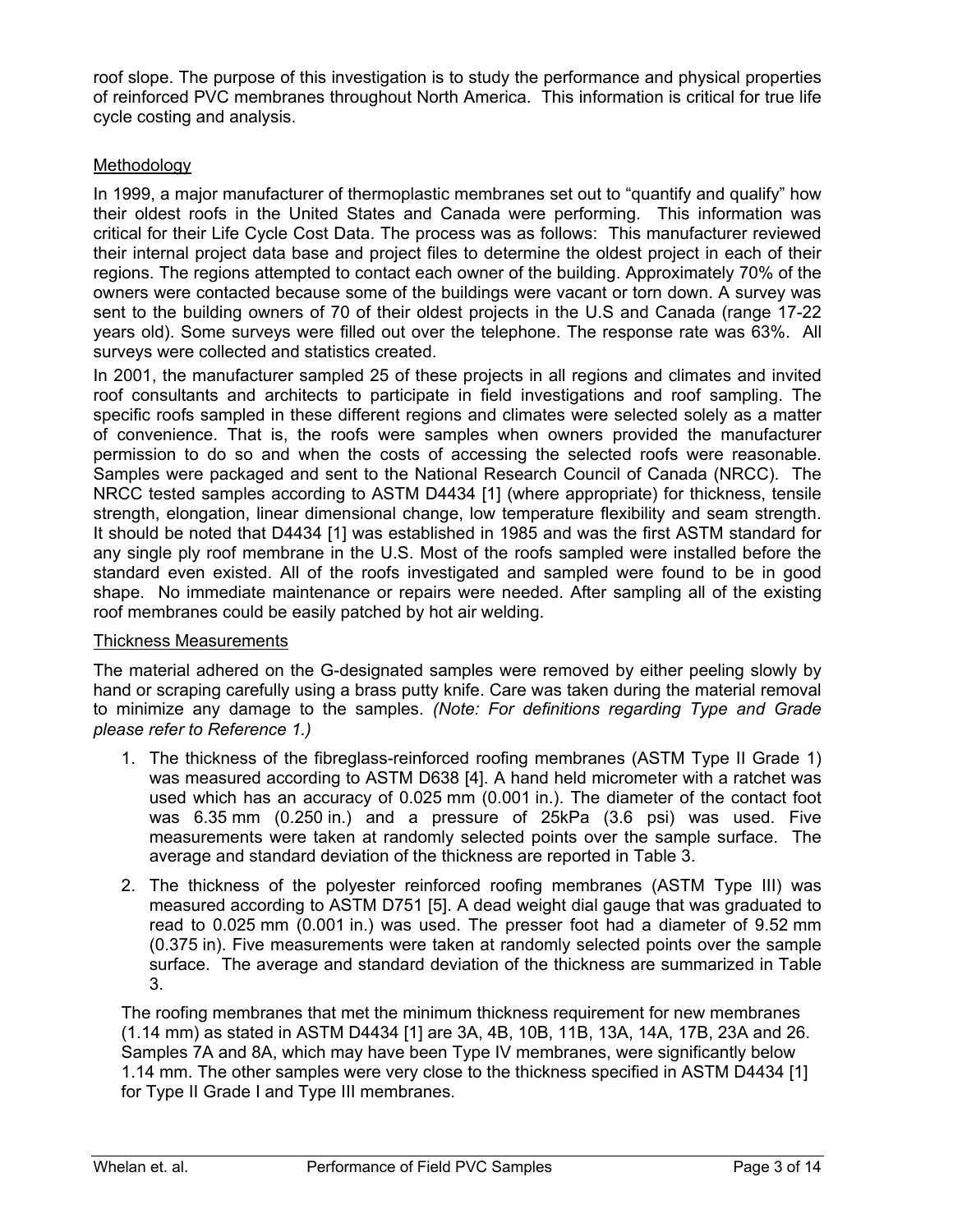| <b>Sample ID</b> | <b>Project Location</b> | <b>Membrane Type</b>                                                                                                                                                                                                                                                                                                                                                                                                                                     | <b>Year Installed</b> | <b>Years Exposed</b> |  |
|------------------|-------------------------|----------------------------------------------------------------------------------------------------------------------------------------------------------------------------------------------------------------------------------------------------------------------------------------------------------------------------------------------------------------------------------------------------------------------------------------------------------|-----------------------|----------------------|--|
| 1A               | Canton MA               | G                                                                                                                                                                                                                                                                                                                                                                                                                                                        | 1979                  | 22                   |  |
| 1D               | Canton MA               | $\mathsf{S}% _{T}=\mathsf{S}_{T}\!\left( a,b\right) ,\ \mathsf{S}_{T}=\mathsf{S}_{T}\!\left( a,b\right) ,\ \mathsf{S}_{T}=\mathsf{S}_{T}\!\left( a,b\right) ,\ \mathsf{S}_{T}=\mathsf{S}_{T}\!\left( a,b\right) ,\ \mathsf{S}_{T}=\mathsf{S}_{T}\!\left( a,b\right) ,\ \mathsf{S}_{T}=\mathsf{S}_{T}\!\left( a,b\right) ,\ \mathsf{S}_{T}=\mathsf{S}_{T}\!\left( a,b\right) ,\ \mathsf{S}_{T}=\mathsf{S}_{T}\!\left( a,b\right) ,\ \mathsf{S}_{T}=\math$ | 1979                  | 22                   |  |
| 2A               | Wenham MA               | G                                                                                                                                                                                                                                                                                                                                                                                                                                                        | 1984                  | 17                   |  |
| 2D               | Wenham MA               | $\overline{s}$                                                                                                                                                                                                                                                                                                                                                                                                                                           | 1984                  | 17                   |  |
| 3A               | Woburn MA               | G                                                                                                                                                                                                                                                                                                                                                                                                                                                        | 1983                  | 18                   |  |
| 4B               | Dickson TX              | G                                                                                                                                                                                                                                                                                                                                                                                                                                                        | 1984                  | 17                   |  |
| 5B               | Tyler TX                | G                                                                                                                                                                                                                                                                                                                                                                                                                                                        | 1981                  | 20                   |  |
| 5C               | <b>Tyler TX</b>         | $\overline{s}$                                                                                                                                                                                                                                                                                                                                                                                                                                           | 1981                  | 20                   |  |
| 6A               | Euless TX               | $\overline{s}$                                                                                                                                                                                                                                                                                                                                                                                                                                           | 1984                  | 17                   |  |
| 7A               | City of Industry CA     | G                                                                                                                                                                                                                                                                                                                                                                                                                                                        | 1979                  | 22                   |  |
| 8A               | El Segundo CA           | G                                                                                                                                                                                                                                                                                                                                                                                                                                                        | 1982                  | 19                   |  |
| <b>9B</b>        | Mountainview CA         | $\mathsf S$                                                                                                                                                                                                                                                                                                                                                                                                                                              | 1983                  | 18                   |  |
| 10B              | Lacey WA                | G                                                                                                                                                                                                                                                                                                                                                                                                                                                        | 1982                  | 19                   |  |
| 11B              | Ft. Steilacoom WA       | G                                                                                                                                                                                                                                                                                                                                                                                                                                                        | 1983                  | 18                   |  |
| 12A              | Atlanta GA              | S                                                                                                                                                                                                                                                                                                                                                                                                                                                        | 1986                  | 15                   |  |
| 13A              | Jacksonville FL         | $\overline{s}$                                                                                                                                                                                                                                                                                                                                                                                                                                           | 1982                  | 19                   |  |
| 14A              | Appleton WI             | $\overline{s}$                                                                                                                                                                                                                                                                                                                                                                                                                                           | 1985                  | 16                   |  |
| 15B              | Mt. Prospect IL         | G                                                                                                                                                                                                                                                                                                                                                                                                                                                        | 1981                  | 20                   |  |
| 15D              | Mt. Prospect IL         | $\overline{s}$                                                                                                                                                                                                                                                                                                                                                                                                                                           | 1981                  | 20                   |  |
| 16A              | Park Ridge IL           | $\overline{s}$                                                                                                                                                                                                                                                                                                                                                                                                                                           | 1984                  | 17                   |  |
| 17B              | Hackensack NJ           | $\overline{S}$                                                                                                                                                                                                                                                                                                                                                                                                                                           | 1986                  | 15                   |  |
| 18A              | Englewood NJ            | G                                                                                                                                                                                                                                                                                                                                                                                                                                                        | 1985                  | 16                   |  |
| <b>18C</b>       | Englewood NJ            | $\overline{s}$                                                                                                                                                                                                                                                                                                                                                                                                                                           | 1985                  | 16                   |  |
| 19A              | lowa City IA            | $\overline{s}$                                                                                                                                                                                                                                                                                                                                                                                                                                           | 1982                  | 19                   |  |
| 20 <sub>B</sub>  | Davis CA                | G                                                                                                                                                                                                                                                                                                                                                                                                                                                        | 1981                  | 20                   |  |
| 21A              | Haileybury ON           | G                                                                                                                                                                                                                                                                                                                                                                                                                                                        | 1981                  | 20                   |  |
| 21C              | Haileybury ON           | S                                                                                                                                                                                                                                                                                                                                                                                                                                                        | 1981                  | 20                   |  |
| 22A              | Hamilton ON             | $\overline{s}$                                                                                                                                                                                                                                                                                                                                                                                                                                           | 1984                  | 17                   |  |
| 23A              | Alouette QC             | G                                                                                                                                                                                                                                                                                                                                                                                                                                                        | 1983                  | 18                   |  |
| 25A              | Sarnia ON               | G                                                                                                                                                                                                                                                                                                                                                                                                                                                        | 1984                  | 17                   |  |
| 26               | Calgary AB              | G                                                                                                                                                                                                                                                                                                                                                                                                                                                        | 1982                  | 19                   |  |

Table 2 Summary of all PVC samples received.

Notes:

1. 31 samples, 25 locations

- 2. S refers to synthetic polyester reinforced, typically installed in mechanically fastened applications
- 3. G refers to fibreglass reinforced, typically installed in adhered applications
- 4. 12 refers to 1.2 mm or 47.4 mils in thickness

## Tensile Properties

The tensile properties of the polyester reinforced roofing membranes were measured according to ASTM D751, Procedure B – Cut Strip Test Method [5]. The samples were cut into specimens of 25 mm X 150 mm (1 in. X 6 in.), using a utility knife with the aid of a plastic template. The specimens were tested in an Instron model 4502 machine with a gauge length of 75 mm (3 in.) at a constant crosshead speed of 300 mm/min (12 in./min). A minimum of five specimens were tested in both machine and cross directions.

The tensile properties of the glass reinforced roofing membranes were tested according to ASTM D638 [4]. The samples were cut into specimens using a dumb bell shaped die # C in a hydraulic press. The specimens were tested in an Instron model 4502 machine with a gauge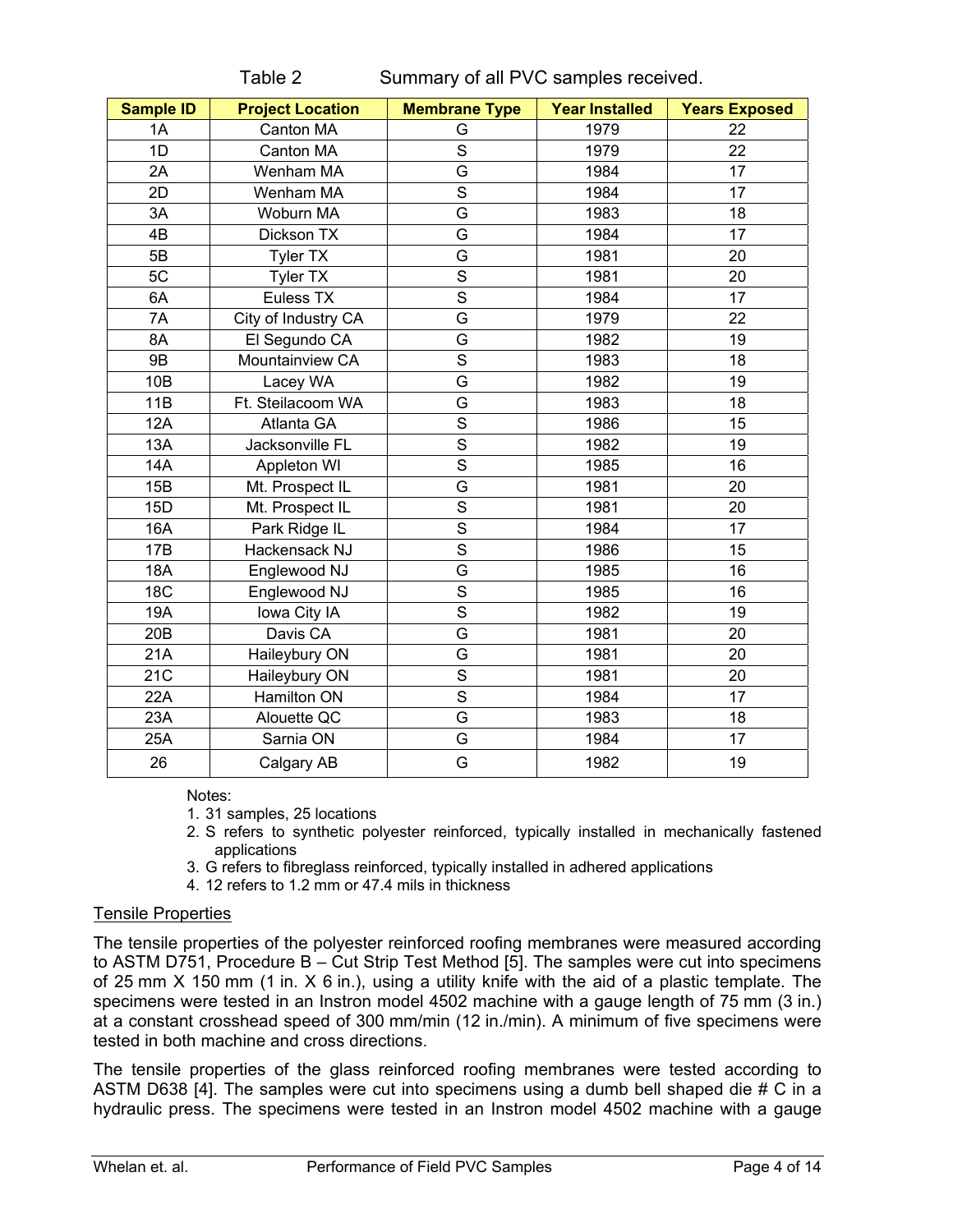length of 65 mm (2.5 in.) at a constant crosshead speed of 50 mm/min (2 in./min). A minimum of five specimens were tested in both the machine and the cross directions.

|                     | <b>Thickness</b>                     |                   |
|---------------------|--------------------------------------|-------------------|
| <b>Sample</b><br>ID | Average<br>(mm)                      | Average<br>(in.)  |
| 1A                  | $1.13 \pm 0.02$                      | $0.044 \pm 0.001$ |
| 1D                  | $1.09 \pm 0.01$                      | $0.043 \pm 0.000$ |
| 2A                  | $1.12 \pm 0.02$                      | $0.044 \pm 0.001$ |
| 2D                  | $1.12 \pm 0.02$                      | $0.044 \pm 0.001$ |
| 3A                  | $1.21 \pm 0.13$                      | $0.048 \pm 0.005$ |
| 4B                  | $1.17 \pm 0.04$                      | $0.046 \pm 0.002$ |
| 5B                  | $1.13 \pm 0.04$                      | $0.044 \pm 0.002$ |
| 5C                  | $1.12 \pm 0.02$                      | $0.044 \pm 0.001$ |
| 6A                  | $1.11 \pm 0.02$                      | $0.044 \pm 0.001$ |
| 7A                  | $0.98 \pm 0.05$                      | $0.039 \pm 0.002$ |
| 8A                  | $0.93 \pm 0.03$                      | $0.037 \pm 0.001$ |
| <b>9B</b>           | $1.13 \pm 0.01$                      | $0.045 \pm 0.001$ |
| 10B                 | $1.16 \pm 0.07$                      | $0.046 \pm 0.003$ |
| 11B                 | $1.19 \pm 0.03$                      | $0.047 \pm 0.001$ |
| 12A                 | $1.08 \pm 0.02$                      | $0.042 \pm 0.001$ |
| 13A                 | $1.20 \pm 0.01$                      | $0.047 \pm 0.000$ |
| 14A                 | $1.18 \pm 0.02$                      | $0.046 \pm 0.001$ |
| 15B                 | $1.12 \pm 0.01$                      | $0.044 \pm 0.001$ |
| 15D                 | $1.10 \pm 0.01$                      | $0.043 \pm 0.000$ |
| 16A                 | $0.041 \pm 0.001$<br>$1.12 \pm 0.01$ |                   |
| 17B                 | $1.17 \pm 0.01$                      | $0.046 \pm 0.001$ |
| <b>18A</b>          | $1.12 \pm 0.01$                      | $0.044 \pm 0.001$ |
| 18C                 | $1.09 \pm 0.01$                      | $0.043 \pm 0.000$ |
| 19A                 | $1.13 \pm 0.01$                      | $0.045 \pm 0.000$ |
| 20 <sub>B</sub>     | $1.01 \pm 0.02$                      | $0.040 \pm 0.001$ |
| 21A                 | $1.13 \pm 0.01$                      | $0.045 \pm 0.000$ |
| 21C                 | $1.08 \pm 0.02$                      | $0.042 \pm 0.001$ |
| 22A                 | $1.10 \pm 0.02$                      | $0.043 \pm 0.001$ |
| 23A                 | $1.22 \pm 0.01$                      | $0.048 \pm 0.000$ |
| 25A                 | $1.09 \pm 0.02$                      | $0.046 \pm 0.001$ |
| 26                  | $1.15 \pm 0.01$                      | $0.045 \pm 0.000$ |
| <b>Average</b>      | $1.12$ mm                            | $0.044$ in.       |

# **Table 3 Summary of thickness results with single standard deviation**

Note: ASTM D4434 [1] Type II Grade 1 and Type III requirement is 1.14 mm (45 mils) ASTM Type IV requirement is 0.91 mm (36 mils)

## Polyester Reinforced Samples (ASTM Type III)

Typical force-displacement curves for the tensile testing of the polyester reinforced roofing membrane are displayed in Figure 1. The load increased with displacement almost linearly at the beginning as the specimen stretched until the reinforcement broke, which caused an abrupt drop in load. No delamination was observed between the polyester fibre and the PVC matrix.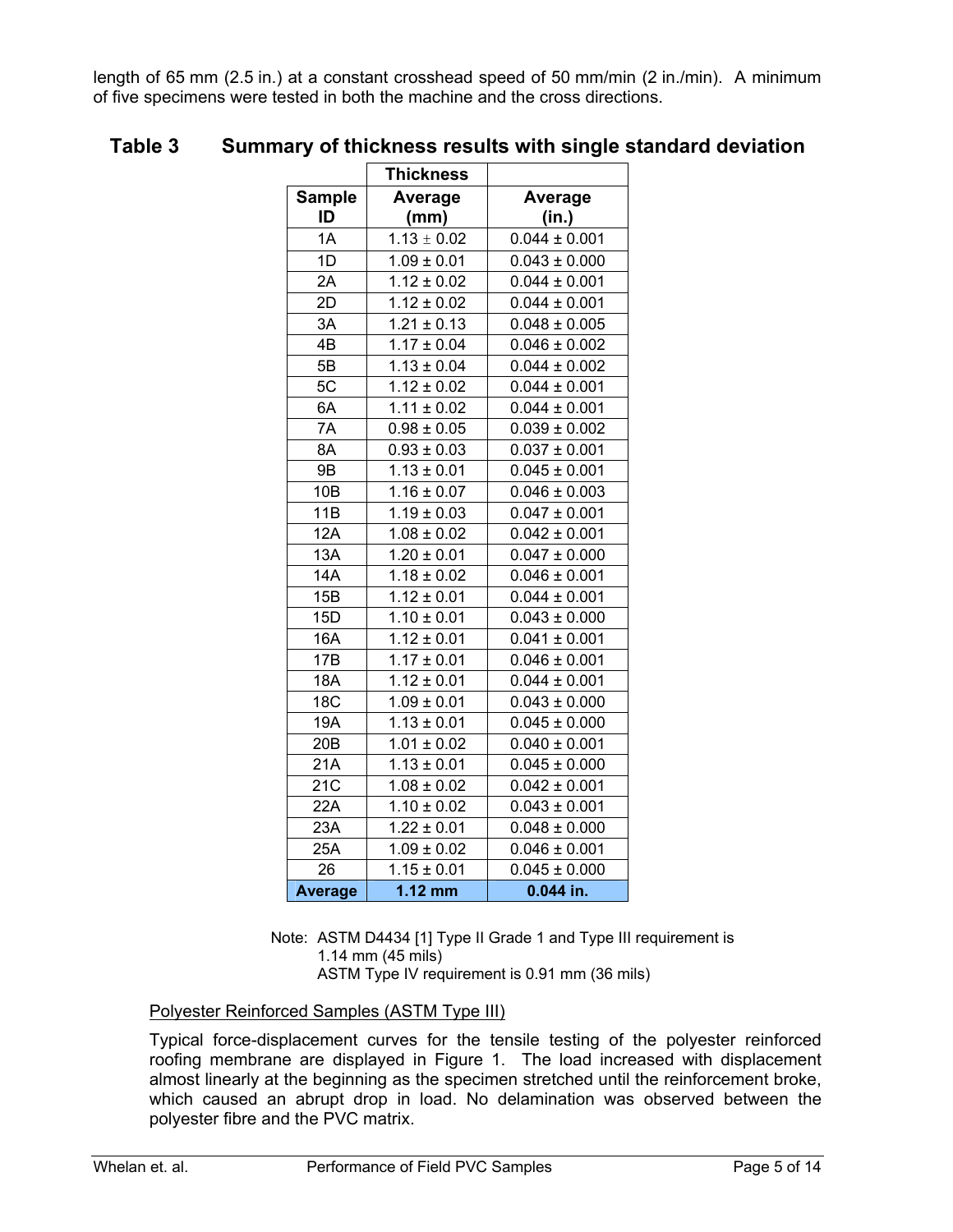The tensile properties of the polyester reinforced roofing membrane samples are summarized in Table 4. None of the samples met the minimum breaking strength requirement (35 kN/m) as stated in ASTM D4434 [1] except Samples 13A in the cross direction. The samples retained 70-90% of the minimum breaking strength required for new membranes as specified in ASTM D4434 [1] and over 60% of the samples retained more than 80% of that requirement. However, all samples exceeded the minimum elongation at break value (15%) specified by ASTM D4434 [1]. Note at the time the membrane was made for most of these projects the ASTM Standard did not exist.

#### **Figure 1** Typical Force displacement curve for tensile test of polyester reinforced roof membrane (Sample *21C*) in the machine (MD) and cross directions (CD)



Machine Direction Cross Machine Direction

## Glass Reinforced Samples (ASTM Type II, Grade 1)

Figure 2 shows a typical force-displacement curve for the tensile testing of the fibreglass reinforced roofing membranes. The load increased linearly with displacement at the beginning. The specimen then started to yield and neck as indicated by the change in slope in the force-displacement curve. It stretched to a high degree (over 100% in general) and finally broke with a snap. No delamination was observed between the fibreglass reinforcement and the PVC matrix.

The tensile properties of the fibreglass reinforced roofing membranes are shown in Table 5. All samples exceeded the minimum requirement (10.4 MPa) but did not meet the minimum elongation at break value (250%) as specified by ASTM D4434 [1]. The elongation at break for the samples ranged from 45-150%, which corresponded to 18- 60% of the minimum value specified for new membranes in ASTM D4434 [1]. Samples 4B, 5B, 8A, and 20B had significantly lower elongation at break values (18-40% of ASTM minimum) than the rest (44-60% of ASTM minimum).

## Linear Dimensional Change

The samples were cut making two specimens of 250 mm X 250 mm (10 in. X 10 in.) using a utility knife with the aid of a plastic template. The material adhered on the G-designated samples was removed by either peeling slowly by hand or scraping carefully using a brass putty knife. Care was taken during the material removal to minimize any damage to the samples. For this test, sample 21A was not evaluated due to limited materials.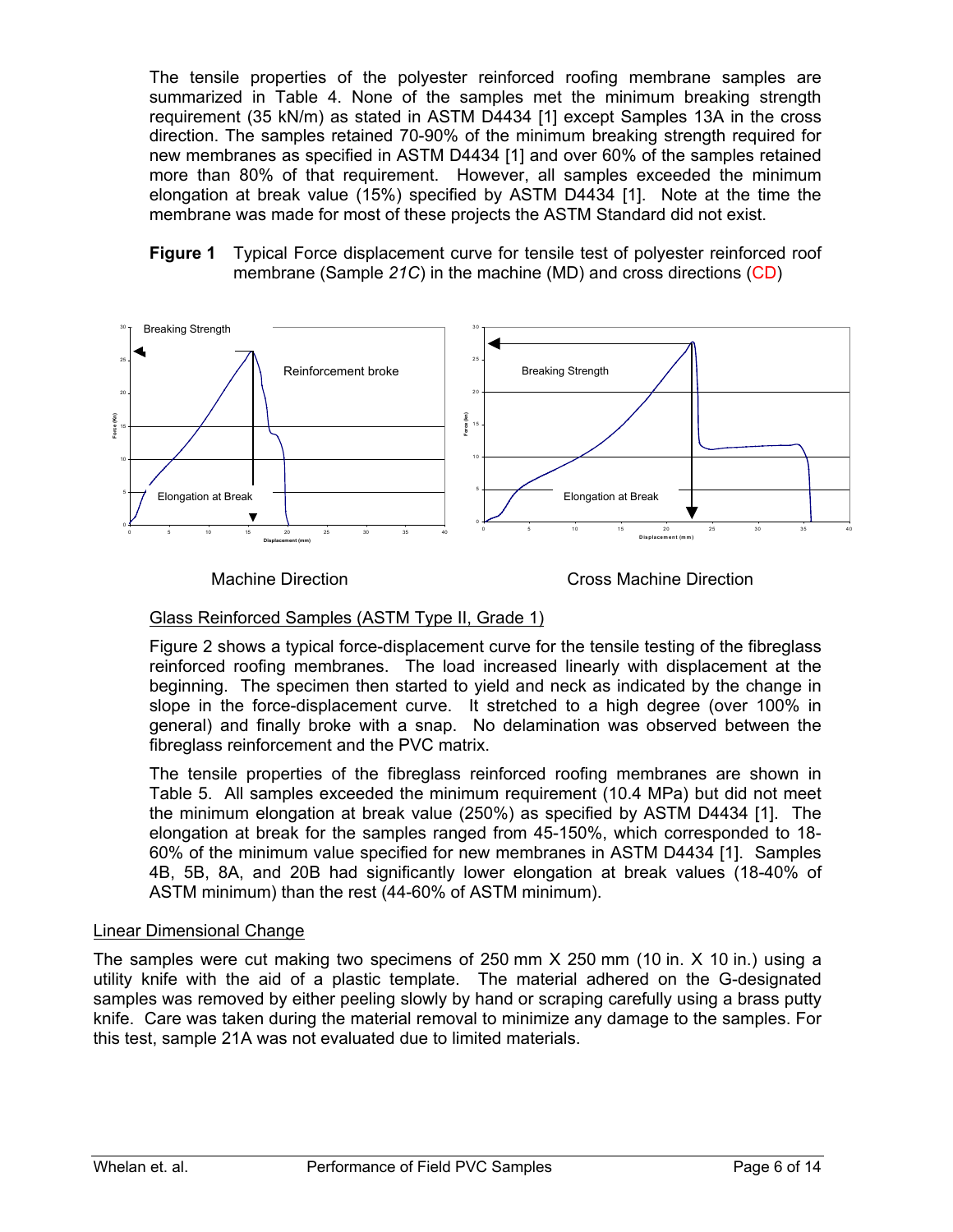**Figure 2** Typical Force displacement curve tensile test for fibreglass reinforced roofing membrane Sample 18A).



**Table 4** Tensile strength and elongation at break properties of polyester reinforced roofing membranes (ASTM Type III) with single standard deviation

|                          |                | <b>Breaking Strength</b><br>(kN/m) |                 | <b>Elongation at Break</b><br>(%) |                 |
|--------------------------|----------------|------------------------------------|-----------------|-----------------------------------|-----------------|
| Sample ID                | <b>Years</b>   |                                    |                 |                                   |                 |
|                          | <b>Exposed</b> | <b>MD</b>                          | <b>CD</b>       | <b>MD</b>                         | <b>CD</b>       |
| 1D                       | 22             | $27.0 \pm 3.5$                     | $26.0 \pm 2.5$  | $22.2 + 1.8$                      | $28.0 \pm 3.7$  |
| 2D                       | 17             | $25.2 \pm 2.1$                     | $26.3 \pm 2.3$  | $22.7 \pm 1.7$                    | $27.8 \pm 2.4$  |
| 5C                       | 20             | $30.2 \pm 2.0$                     | $31.6 \pm 1.4$  | $19.0 \pm 2.3$                    | $27.5 \pm 1.04$ |
| 6A                       | 17             | $28.4 \pm 0.9$                     | $30.0 \pm 2.0$  | $27.7 \pm 0.6$                    | $21.4 \pm 1.2$  |
| 9B                       | 18             | $26.8 + 3.2$                       | $29.0 \pm 1.6$  | $25.1 \pm 1.6$                    | $19.1 \pm 1.9$  |
| 12A                      | 15             | $28.3 \pm 1.7$                     | $28.7 \pm 0.7$  | $20.4 \pm 1.5$                    | $18.7 \pm 1.5$  |
| 13A                      | 19             | $29.2 \pm 2.6$                     | $35.0 \pm 1.4$  | $28.1 \pm 2.4$                    | $22.1 \pm 1.3$  |
| <b>14A</b>               | 16             | $24.0 \pm 2.4$                     | $25.9 \pm 3.6$  | $22.6 \pm 1.7$                    | $17.3 \pm 1.8$  |
| 15D                      | 20             | $26.6 \pm 1.3$                     | $27.8 \pm 1.7$  | $25.1 \pm 0.7$                    | $31.7 \pm 1.7$  |
| 16A                      | 17             | $29.3 \pm 3.3$                     | $29.6 \pm 1.7$  | $21.1 \pm 2.3$                    | $29.4 + 1.4$    |
| 17B                      | 15             | $26.5 \pm 1.3$                     | $26.7 \pm 1.4$  | $23.3 \pm 0.5$                    | $26.4 \pm 3.7$  |
| 18 <sub>C</sub>          | 16             | $29.6 \pm 1.4$                     | $26.0 \pm 0.06$ | $21.9 \pm 3.2$                    | $36.8 \pm 1.1$  |
| 19A                      | 19             | $29.2 \pm 2.4$                     | $29.4 \pm 1.6$  | $23.3 \pm 1.9$                    | $23.3 \pm 1.9$  |
| 21C                      | 20             | $30.2 \pm 1.9$<br>$30.2 \pm 1.9$   |                 | $23.4 \pm 1.6$                    | $22.5 \pm 0.9$  |
| 22A                      | 17             | $29.0 \pm 1.9$<br>$31.7 \pm 0.8$   |                 | $22.0 \pm 2.8$                    | $20.0 \pm 1.4$  |
| Average                  | 19 Years       | 28.0<br>28.9                       |                 | 21.7%                             | 24.8%           |
| <b>ASTM D4434</b><br>[1] |                | 35                                 | 35              | 15.0%                             | 15%             |

Notes:

- 1. ASTM D4434 [1] approved in 1985
- 2. 11 projects installed before the standard even existed
- 3. Changes in scrim have occurred since introduction of the standard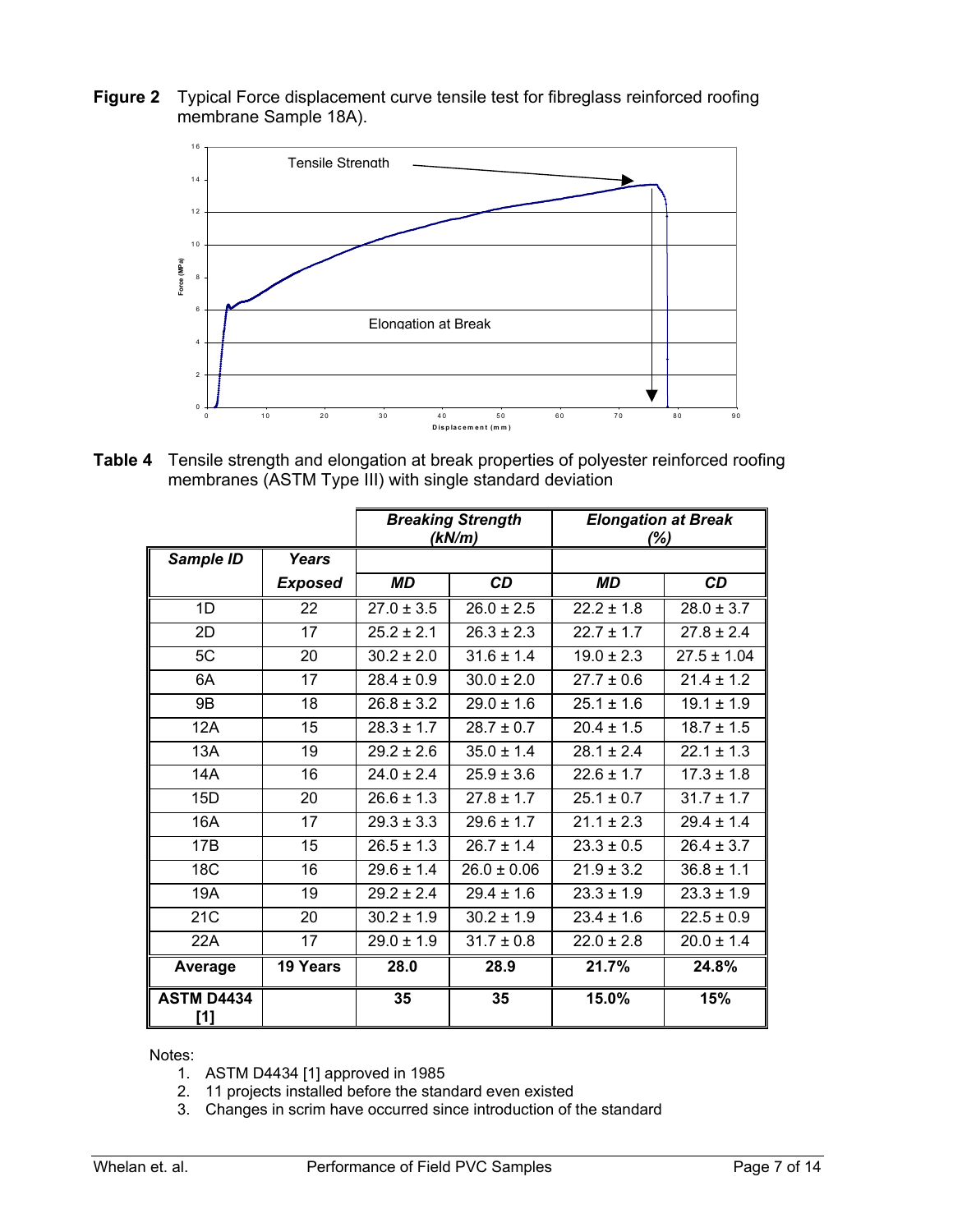The samples were tested according to ASTM D1204 [6] as specified by ASTM D4434 [1]. Two specimens of dimensions 250 mm x 250 mm (10 in. x 10 in.) were cut from each sample. Before conditioning, each specimen was marked and measured at the midpoint in both the machine and cross machine directions. The specimens were measured using a 450 mm Mitutoyo vernier caliper that has an accuracy of 0.01 mm (0.0005 in.). The specimens were dusted with talc and placed between two pieces of Teflon™ coated paper, which were secured together with paper clips. The assemblies were placed in a convection oven at 80±1°C for 6h. They were then removed from the oven and conditioned at  $23\pm2^{\circ}$ °C, 50% relative humidity for at least 1 hour before the final measurements were made. The linear dimensional change is the change in dimension as a percent of the original dimension:

Linear dimensional change =  $[(D_f - D_0)/D_O] \times 100\%$ 

**Table 5** Tensile strength and percent elongation properties of fibreglass reinforced PVC roofing membranes (ASTM Type II Grade 1) with single standard deviation

| <b>Sample</b>   | Years          | <b>Tensile Strength</b> | <b>Elongation at Break</b> |
|-----------------|----------------|-------------------------|----------------------------|
| ID              | <b>Exposed</b> | (MPa)                   | $(\%)$                     |
| 1A              | 22             | $15.2 \pm 0.4$          | $125 \pm 5.6$              |
| 2A              | 17             | $13.5 \pm 0.5$          | $119 \pm 9.7$              |
| 3A              | 18             | $14.8 \pm 0.5$          | $146 \pm 18.8$             |
| 4B              | 17             | $15.2 \pm 1.1$          | $85.3 \pm 18.5$            |
| 5B              | 20             | $16.0 \pm 0.6$          | $98.1 \pm 13.2$            |
| 7A              | 22             | $16.8 \pm 0.6$          | $124 \pm 8.2$              |
| 8A              | 19             | $17.3 \pm 1.0$          | $44.5 \pm 14.3$            |
| 10 <sub>B</sub> | 19             | $13.9 \pm 0.5$          | $133 \pm 9.2$              |
| 11B             | 18             | $14.7 \pm 0.5$          | $148 \pm 3.3$              |
| 15B             | 20             | $15.0 \pm 0.6$          | $139 \pm 7.0$              |
| <b>18A</b>      | 16             | $13.1 \pm 1.7$          | $111 \pm 36.1$             |
| 20B             | 20             | $20.7 \pm 2.0$          | $56.0 \pm 18.3$            |
| 21A             | 20             | $13.7 \pm 0.4$          | $134 \pm 6.2$              |
| 23A             | 18             | $11.4 \pm 0.3$          | $115 \pm 8.3$              |
| 25A             | 17             | $15.7 \pm 0.4$          | $131 \pm 11.8$             |
| 26              | 19             | $12.4 \pm 0.3$          | $151 \pm 8.6$              |
| Average         | 18.8 Years     | 14.9                    | 116                        |

Notes:

1. ASTM D4434 [1] approved in 1985

2. 14 projects installed before the standard even existed

3. Elongation affected by adhesive and preparation of sample

4. Still over 100% elongation after 18+ years

Where  $D_f$  is the final length (or width) of the specimen after the test and  $D<sub>o</sub>$  is the initial length (or width) of the specimen. A positive linear dimensional change indicates expansion while a negative value denotes shrinkage.

The results of the linear dimensional change of the samples after conditioning at 80  $\pm$  1°C for 6h in a convection oven are shown in Table 6. All polyester reinforced roofing membranes except Sample 13A met the linear dimensional change requirement of 0.5% as stated in ASTM D4434 [1]. All the fibreglass reinforced samples met the linear dimensional change requirement of 0.1% as stated in ASTM D4434 [1].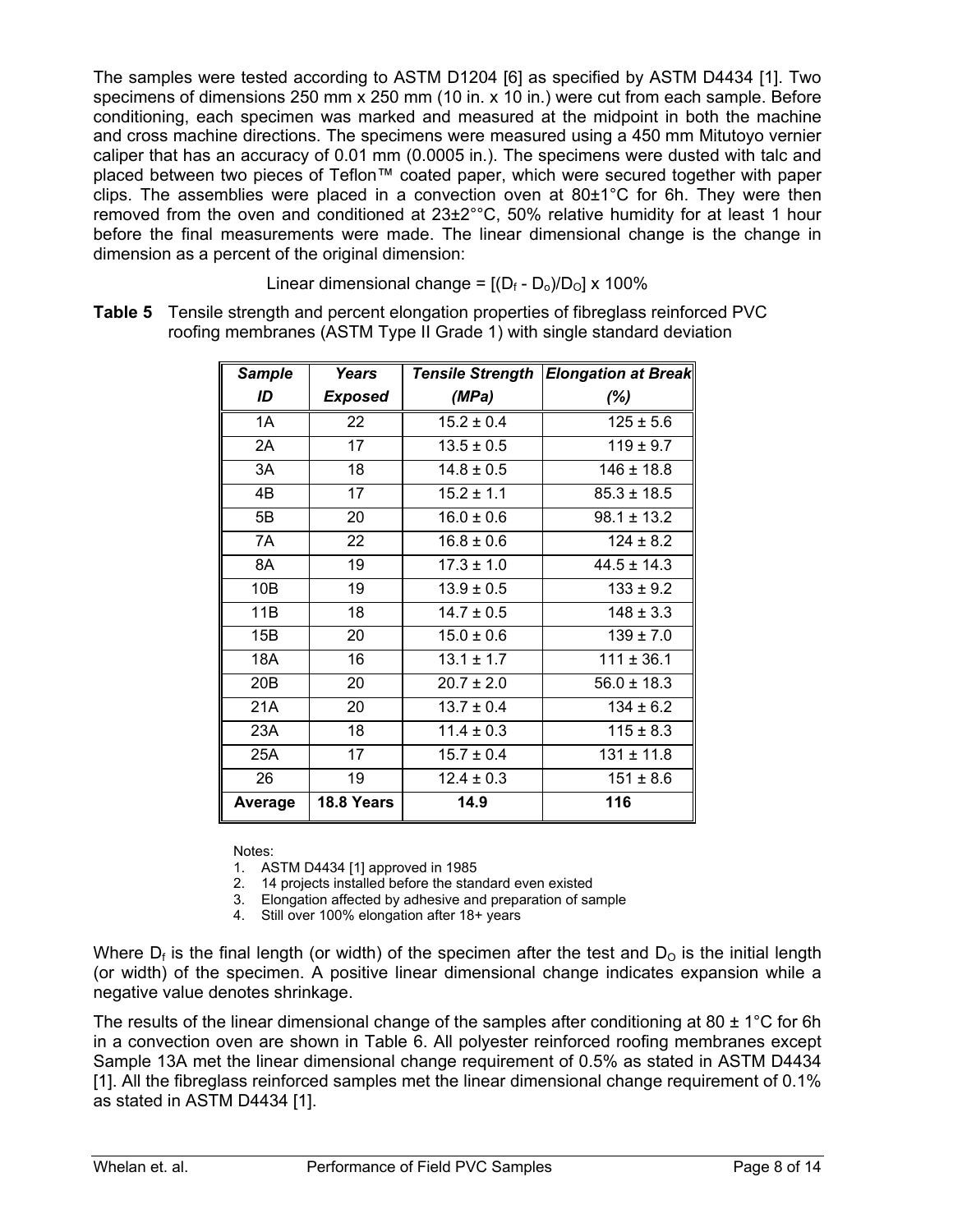|                  | <b>Linear</b><br><b>Dimensional</b><br>Change (%) |                  |                  | Cold<br><b>Temperature</b><br><b>Flexibility at:</b> | <b>Seam</b><br>Strength |                          |
|------------------|---------------------------------------------------|------------------|------------------|------------------------------------------------------|-------------------------|--------------------------|
| <b>Sample</b>    | <b>Years</b>                                      |                  |                  |                                                      |                         |                          |
| ID               | <b>Exposed</b>                                    | <b>MD</b>        | <b>CD</b>        | $-20^{\circ}$ C (-4 $^{\circ}$ F)                    | (MPa)                   | (psi)                    |
| $\overline{1}$   | 22                                                | $-0.41$          | $-0.36$          | Pass                                                 | 18.15                   | 2632                     |
| $\overline{2D}$  | 17                                                | $-0.08$          | $-0.06$          | Pass                                                 | 19.42                   | 2817                     |
| 5C               | $\overline{20}$                                   | $-0.33$          | $-0.15$          | Pass                                                 |                         | L.                       |
| 6A               | $\overline{17}$                                   | $-0.48$          | $-0.16$          | Pass                                                 | 21.36                   | 3098                     |
| 9B               | $\overline{18}$                                   | $-0.23$          | $-0.03$          | Pass                                                 | 19.39                   | 2812                     |
| 12A              | $\overline{15}$                                   | $-0.10$          | $-0.08$          | Pass                                                 | 21.14                   | 3066                     |
| 13A              | 19                                                | $-2.26$          | $-1.17$          | Fail*                                                | 22.60                   | 3278                     |
| 14A              | $\overline{16}$                                   | $-0.16$          | $-0.06$          | Pass                                                 | 19.95                   | 2894                     |
| 15D              | 20                                                | $-0.19$          | $-0.46$          | Pass                                                 |                         |                          |
| 16A              | $\overline{17}$                                   | $-0.14$          | $-0.02$          | Pass                                                 | 18.30                   | 2654                     |
| 17B              | 15                                                | $-0.10$          | $-0.11$          | Pass                                                 |                         | $\overline{\phantom{a}}$ |
| <b>18C</b>       | 16                                                | $-0.10$          | $-0.03$          | Pass                                                 | 18.06                   | 2619                     |
| $\overline{19A}$ | $\overline{19}$                                   | $-0.22$          | $-0.09$          | Pass                                                 |                         |                          |
| 21C              | $\overline{20}$                                   | $-0.07$          | $-0.06$          | Pass                                                 |                         |                          |
| 22A              | 17                                                | $-0.23$          | $-0.12$          | Pass                                                 |                         |                          |
|                  |                                                   |                  |                  |                                                      |                         |                          |
| 1A               | $\overline{22}$                                   | $+0.01$          | $-0.02$          | Pass                                                 | 9.95                    | 1443                     |
| 2A               | 17                                                | $+0.05$          | $+0.04$          | Pass                                                 | 10.20                   | 1479                     |
| $\overline{3A}$  | $\overline{18}$                                   | $+0.02$          | $-0.03$          | Pass                                                 | 10.59                   | 1536                     |
| $\overline{AB}$  | $\overline{17}$                                   | $+0.01$          | 0.00             | Fail*                                                |                         |                          |
| 5B               | 20                                                | $-0.01$          | $-0.01$          | Fail**                                               |                         |                          |
| 7A               | $\overline{22}$                                   | $-0.11$          | $-0.07$          | Fail**                                               | 13.77                   | 1997                     |
| 8A               | $\overline{19}$                                   | $-0.02$          | $-0.01$          | Fail**                                               | 11.73                   | 1701                     |
| 10B              | 19                                                | $+0.01$          | $+0.02$          | Pass                                                 | 10.17                   | 1475                     |
| 11B              | $\overline{18}$                                   | $+0.03$          | $+0.02$          | Pass                                                 | 9.11                    | 1321                     |
| 15B              | $\overline{20}$                                   | $-0.03$          | $+0.01$          | Pass                                                 | 10.13                   | 1469                     |
| <b>18A</b>       | 16                                                | $+0.04$          | $+0.01$          | Fail*                                                | 10.30                   | 1494                     |
| 20B              | $\overline{20}$                                   | $-0.05$          | $+0.09$          | Fail*                                                |                         |                          |
| 21A              | $\overline{20}$                                   | N/A <sup>a</sup> | N/A <sup>a</sup> | Pass                                                 | 9.29                    | 1347                     |
| 23A              | 18                                                | $+0.06$          | $-0.03$          | Pass                                                 | --                      | --                       |
| 25A              | $\overline{17}$                                   | $-0.01$          | $+0.01$          | Fail*                                                |                         |                          |
| 26               | 19                                                | $-0.08$          | $-0.02$          | Pass                                                 | 9.16                    | 1330                     |

**Table 6** Linear dimensional change, cold temperature flexibility and seam strength

 $\begin{array}{c|c|c|c|c|c} \end{array}$  26  $\begin{array}{|c|c|c|c|c|c|}\end{array}$  19 -0.08 | -0.02 |  $\begin{array}{|c|c|c|c|c|}\end{array}$  Pass | 9.16 | 1330 | Specimens exhibited coating cracks  $\begin{array}{|c|c|c|c|}\end{array}$  Spectrued  $\begin{array}{|c|c|c|}\end{array}$  Median of at lea

## Low Temperature Flexibility

The samples were cut into specimens of 25 mm X 100 mm (1 in. X 4 in.) using a utility knife with the aid of a plastic template. The material adhered on the G-designated samples was removed by either peeling slowly by hand or scraping carefully using a brass putty knife. Care was taken during the material removal to minimize any damage to the samples.

The samples were tested according to ASTM D2136 [7] at -20°C. The specimens were sandwiched between two glass plates in a freezer at -20°C for 4 hours. They were then removed from the glass plates one at a time and placed inside the environmental chamber, which housed the bending apparatus (Figures 1 and 2). The specimens were placed into the bending apparatus and allowed to equilibrate in the chamber for one minute. When the trigger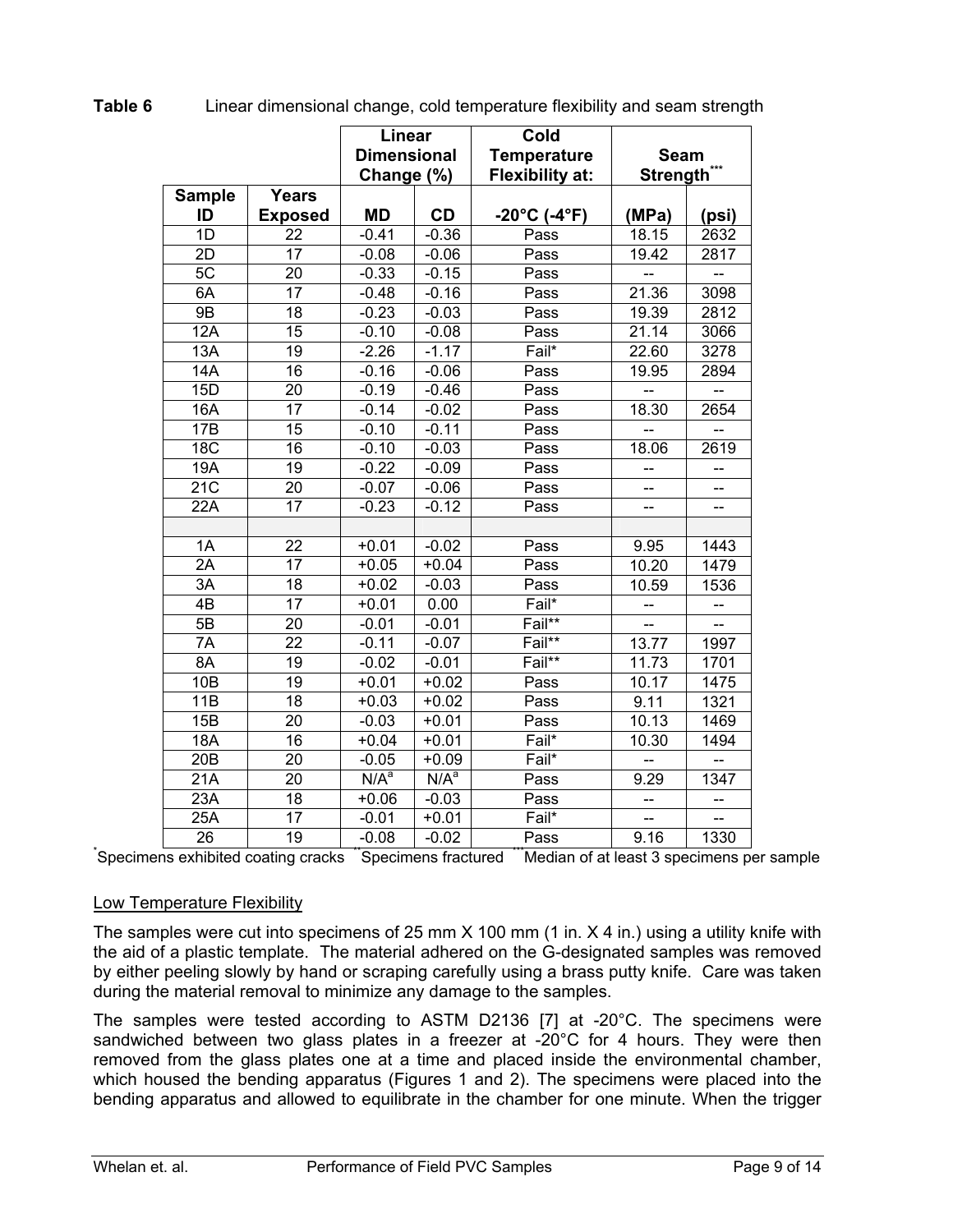pin was released, the flexing plate made a free fall, which bent the specimen. A minimum of three specimens per sample were tested.

After three specimens had been tested, they were removed from the environmental chamber and examined for surface cracks using a 5X-magnifying glass. During the inspection, each specimen was folded 180° in the same direction as the specimen was bent during the test. If all three specimens showed no cracks in the coating and no fractures, then the sample was considered to have passed. If all three specimens displayed cracks or fracture, the sample failed. However, if only one or two specimens showed cracks, three additional specimens were tested. If any of these exhibited coating cracks or fractures, then the material failed; otherwise, it passed. Typical failed and passed specimens are shown in Figures 3 and 4, respectively.

The results of the cold temperature flexibility test conducted at -20 $\mathrm{^{\circ}C}$  (-4 $\mathrm{^{\circ}F}$ ) are shown in Table 6. All samples passed except 13A, 4B, 5B, 7A, 8A, 18A, 20B and 25A.



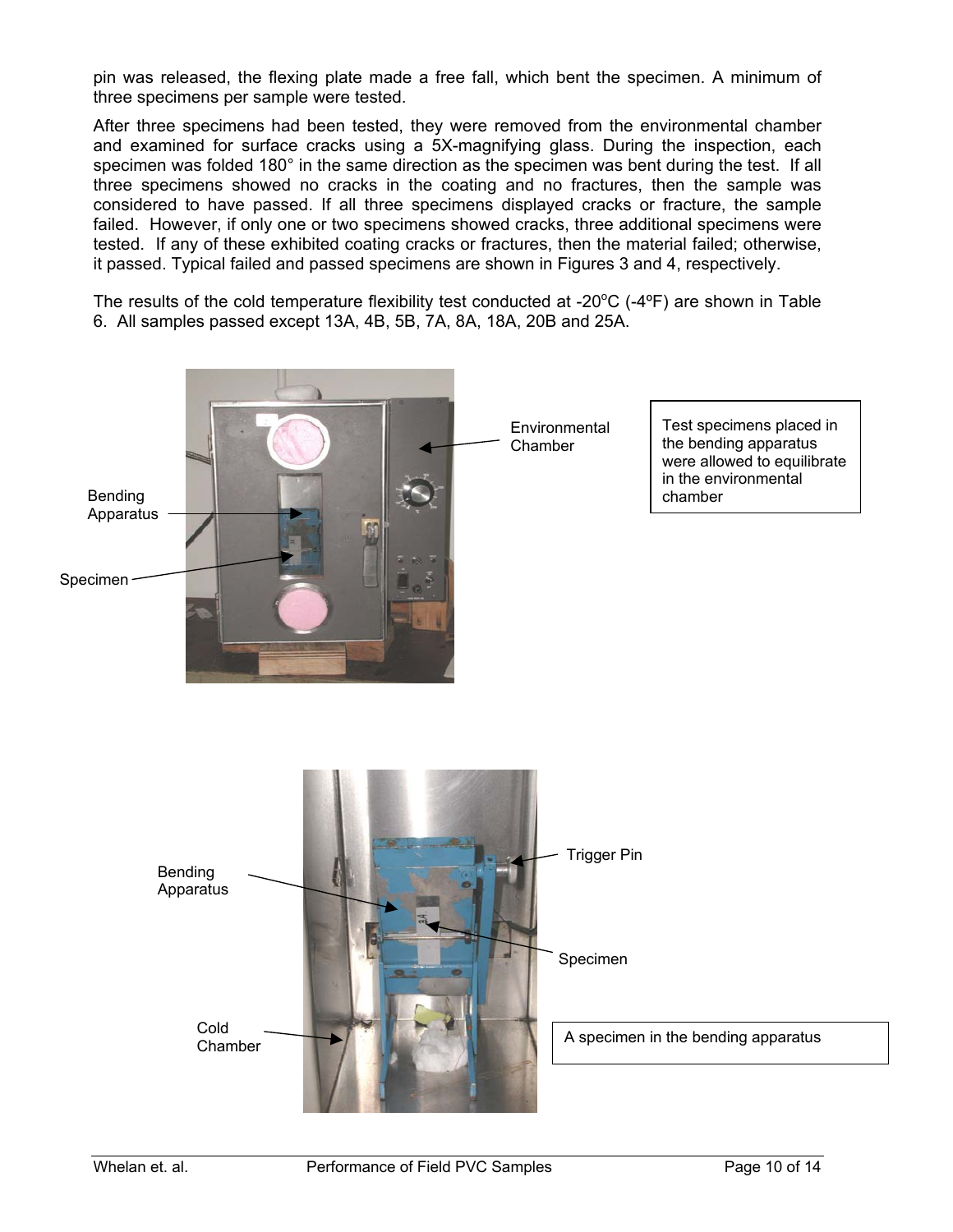

**Figure 4** Typical passed specimens



## Seam Strength

The seam strength of the reinforced PVC roofing membrane samples was measured according to ASTM D5868 [8] in a lap shear configuration. The samples were cut into specimens of 50 mm X 200 mm (2 in. X 8 in.), using a utility knife with the aid of a plastic template. The specimens were tested in an Instron machine (model 4502) at a constant crosshead speed of 13 mm/min (0.5 in./min). The distance between the grip and the edge of the seam was 27 mm (1 1/16 in.). Two pieces of sand paper (number 100) were placed between the grips and the specimen to prevent slippage. A minimum of three specimens were tested for each sample.

The seam strength of each specimen was calculated by dividing the maximum tensile load by the original cross-sectional area of the specimen (i.e., width X thickness). The seam strength of the reinforced PVC roofing membrane samples was reported as the median of at least 3 specimens and is summarized in Table 6. The seam strength of the glass reinforced membrane samples ranged from 9 to 14 MPa (1300 to 2030 psi) and that of the polyester reinforced membrane samples ranged from 18 to 23 MPa (2610 to 3340 psi).

Typical force-displacement curves for the seam test of the glass and polyester reinforced roofing membrane samples are displayed in Figure 5. The load increased with displacement as the specimen stretched. The slope of the curve then decreased slightly as the stretched zone started to neck and the surrounding material was drawn into this zone. The membrane stretched further and finally broke, which caused an abrupt drop in load. Both the glass and the polyester reinforced PVC membranes failed in similar manner. However, the glass samples stretched and necked to a higher extent because the random short glass fibres moved more freely with the PVC matrix.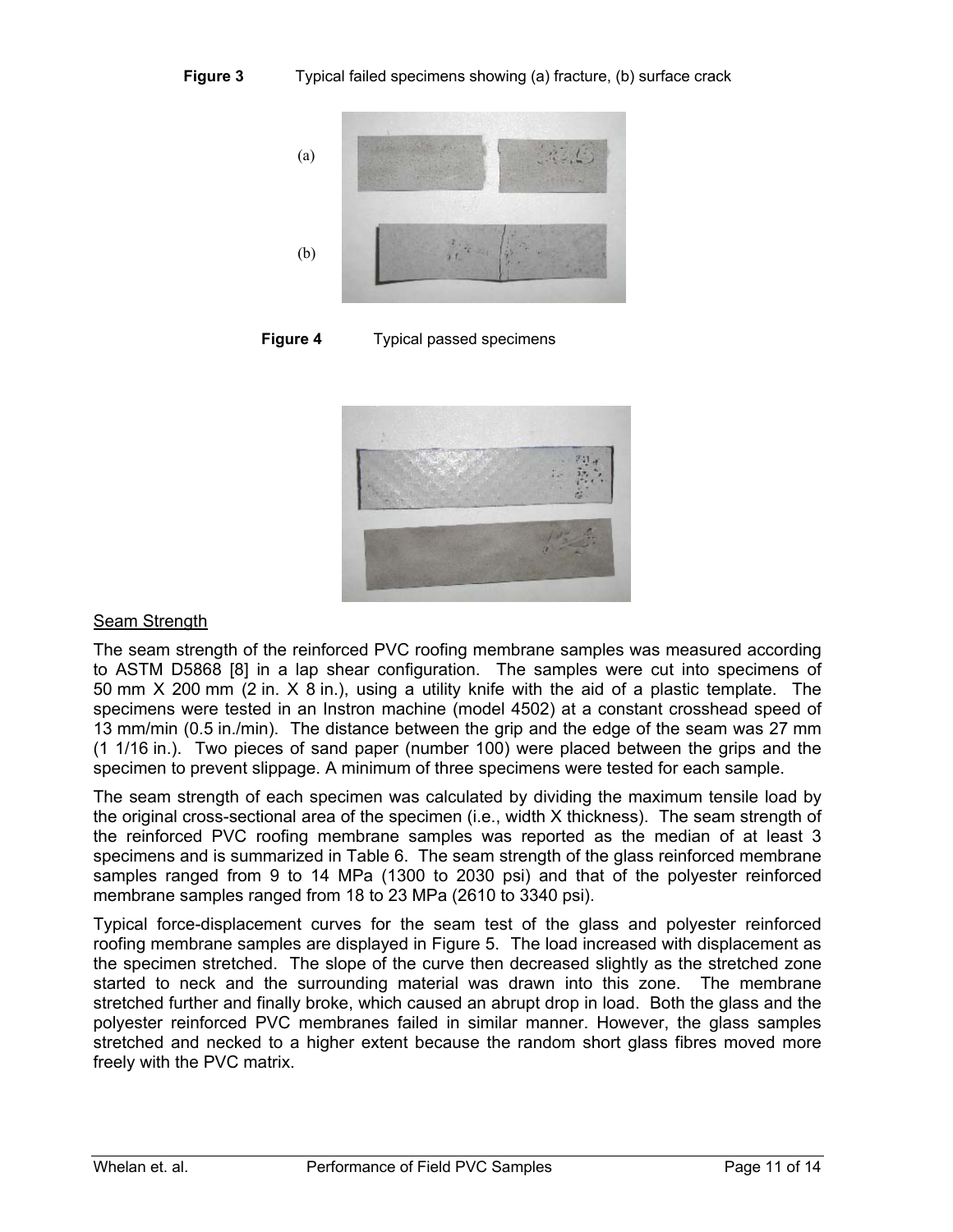The failure of all specimens occurred in the membrane outside the seam area with the seam remained intact (Figure 6). This indicated that the seam did not deteriorate after the membranes had been in-service for various periods of time and that the seam strength was governed by the tensile strength of the membrane.







Typical force-displacement curves for the seam test of the reinforced PVC roofing membrane samples.

## **Conclusions**

Overall, the field performance of these fibreglass and polyester reinforced vinyl membranes, which were analyzed, and found to be without problem. The roofing systems averaging 19 years of age were performing well and without leakage. All membranes were capable of being welded to even after 19 years of weathering.

The laboratory testing confirms that although the products tested lost some of their initial physical properties (as expected), they generally held up well compared to the standard minimum values for testing new PVC roofing membranes according to ASTM D4434 [1]. It is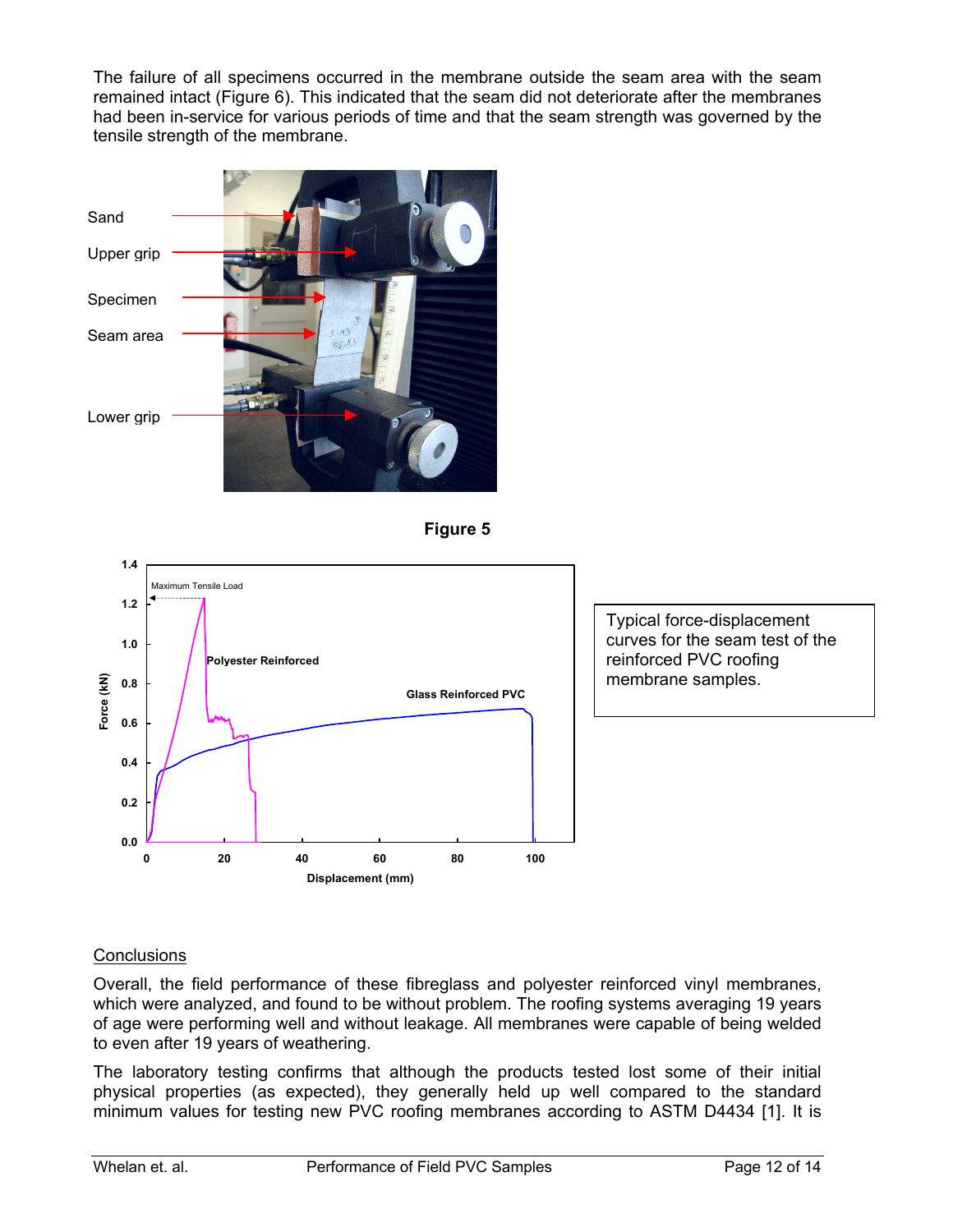important to note, however, that some of these membranes, which had been tested in the NRC laboratory about 15 years ago, exceeded the minimum requirements of the ASTM D4434 [1]. This is an interesting point because as materials age/weather, their properties are expected to degrade.



Figure 6 Typical failed glass and polyester reinforced seam test specimens (a) failure occurred in the membrane outside the seam area while the seam remained intact (b) close up at area of failure.

No prediction can be made as to how long these roof systems will last. But roofs have been in place for 40 years in Europe and this data would indicate that a properly formulated, properly maintained, reinforced PVC roof membrane system could perform in excess of 20-30 years in various climates throughout the Continental U.S. and parts of Canada. Obviously, the exact climate conditions could affect the overall longevity. [9]

Additional testing, such as wind uplift testing, fire testing and hail impact testing would be worthwhile but was not part of this test program.

## **Recognition**

We would like to thank the following roofing consultants/engineers that helped with site visits and test sampling:

Tom Walczak, Principal, Roof Management Consultants, Hopedale, MA 01747; Mike Flaherty, Project Manager, Gale Associates, Weymouth, MA 02189; Dan McLaughlin, Manager, Edwards & Kelcey, Boston, MA 02210; Werner Gumpertz, Simpson, Gumpertz & Heger, Waltham, MA 02453; Ralph Noblin, Noblin & Associates, Bridgewater, MA 02324; Matthew Hoffman, P.E., Principal Engineer, Engineering Diagnostics, Houston, TX 77081; Walter Scarborough, Harwood K. Smith & Partners, Dallas, TX 75201; James Wharry, Wharry Engineering, Dallas, TX 75355; Tesfamarian Merid, D7 Consulting, Newport Beach, CA 92660; Roger Sketch, Roofing Services, PSI, Corona, CA 91720; Dick Wamsat, Allana-Lippert, Palo Alto, CA 94303; Karem Allana, Allana-Lippert, Palo Alto, CA 94303; Chris Nelson, TRS, Martinez, CA 94553

## *References*

1. D4434 –96 Standard Specification for Polyvinyl Chloride Sheet Roofing